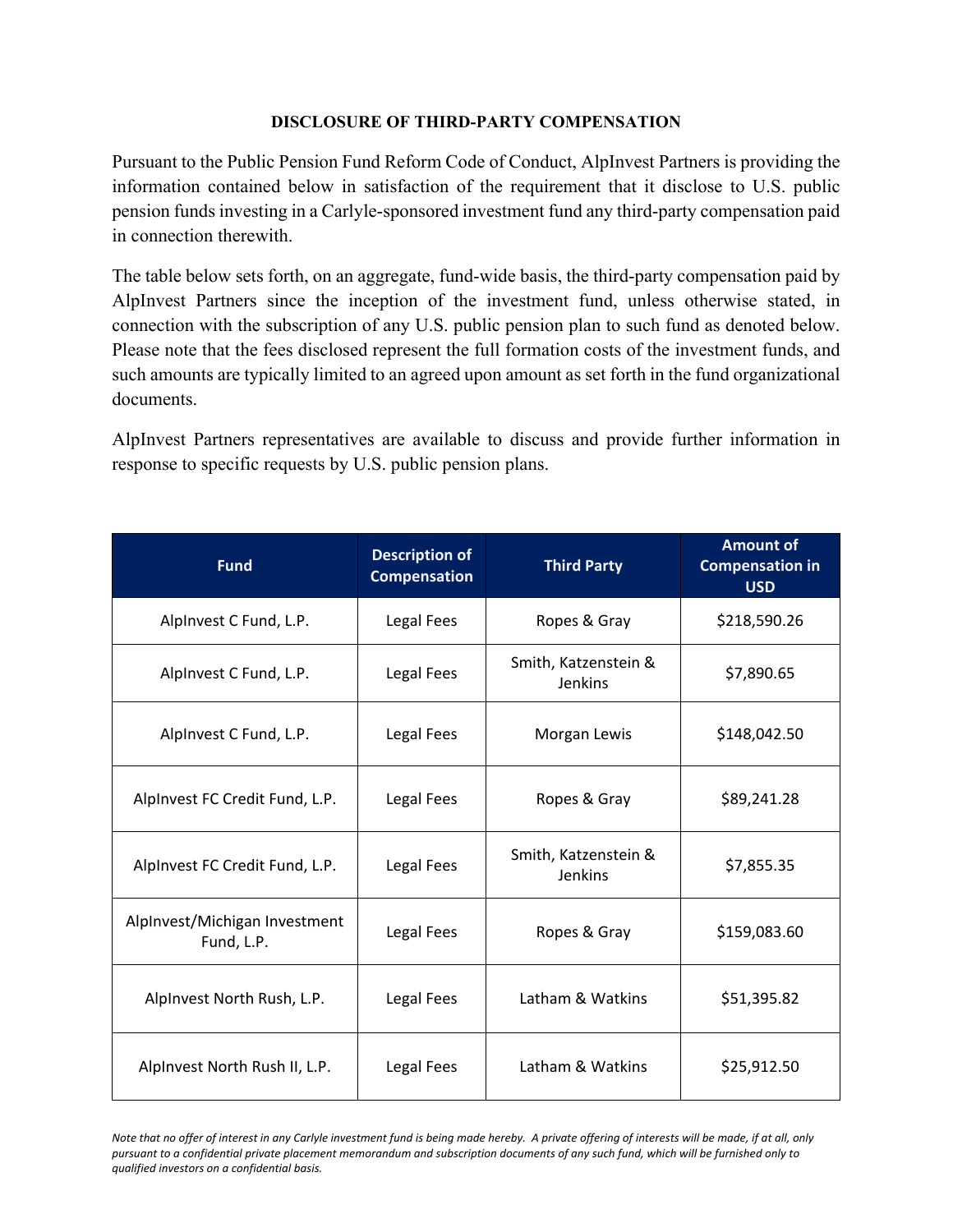| Alpinvest North Rush II, L.P.                       | Legal Fees | Ropes & Gray                    | \$176.25     |
|-----------------------------------------------------|------------|---------------------------------|--------------|
| AlpInvest Co-Investment Fund<br>(Onshore) VII, L.P. | Legal Fees | Ropes & Gray                    | \$260,575.09 |
| AlpInvest Co-Investment Fund<br>(Onshore) VII, L.P. | Legal Fees | Loyens & Loeff                  | \$16,405.03  |
| AlpInvest Co-Investment Fund<br>(Onshore) VII, L.P. | Legal Fees | Walkers                         | \$9,810.02   |
| AlpInvest Co-Investment Fund<br>(Onshore) VII, L.P. | Legal Fees | Vistra                          | \$3,342.88   |
| AlpInvest Co-Investment Fund<br>(Onshore) VII, L.P. | Legal Fees | <b>Baker McKenzie</b>           | \$1,854.47   |
| AlpInvest Co-Investment Fund<br>(Onshore) VII, L.P. | Legal Fees | Kim & Chang                     | \$88.70      |
| AlpInvest Co-Investment Fund<br>(Onshore) VII, L.P. | Legal Fees | <b>Stikeman Elliot</b>          | \$480.49     |
| AlpInvest Co-Investment Fund<br>(Onshore) VII, L.P. | Legal Fees | Mori Hamada &<br>Matsumoto      | \$1,092.43   |
| AlpInvest Co-Investment Fund<br>(Onshore) VII, L.P. | Printing   | Netsquare                       | \$199.09     |
| Alpinvest C Fund II, L.P.                           | Legal Fees | Morgan Lewis                    | \$47,362     |
| Alpinvest C Fund II, L.P.                           | Legal Fees | Ropes & Gray                    | \$152,927.14 |
| Alpinvest C Fund II, L.P.                           | Legal Fees | Smith, Katzenstein &<br>Jenkins | \$9,464.42   |
| Top Castle Sidecar VII, L.P.                        | Legal Fees | Ropes & Gray                    | \$56,301.95  |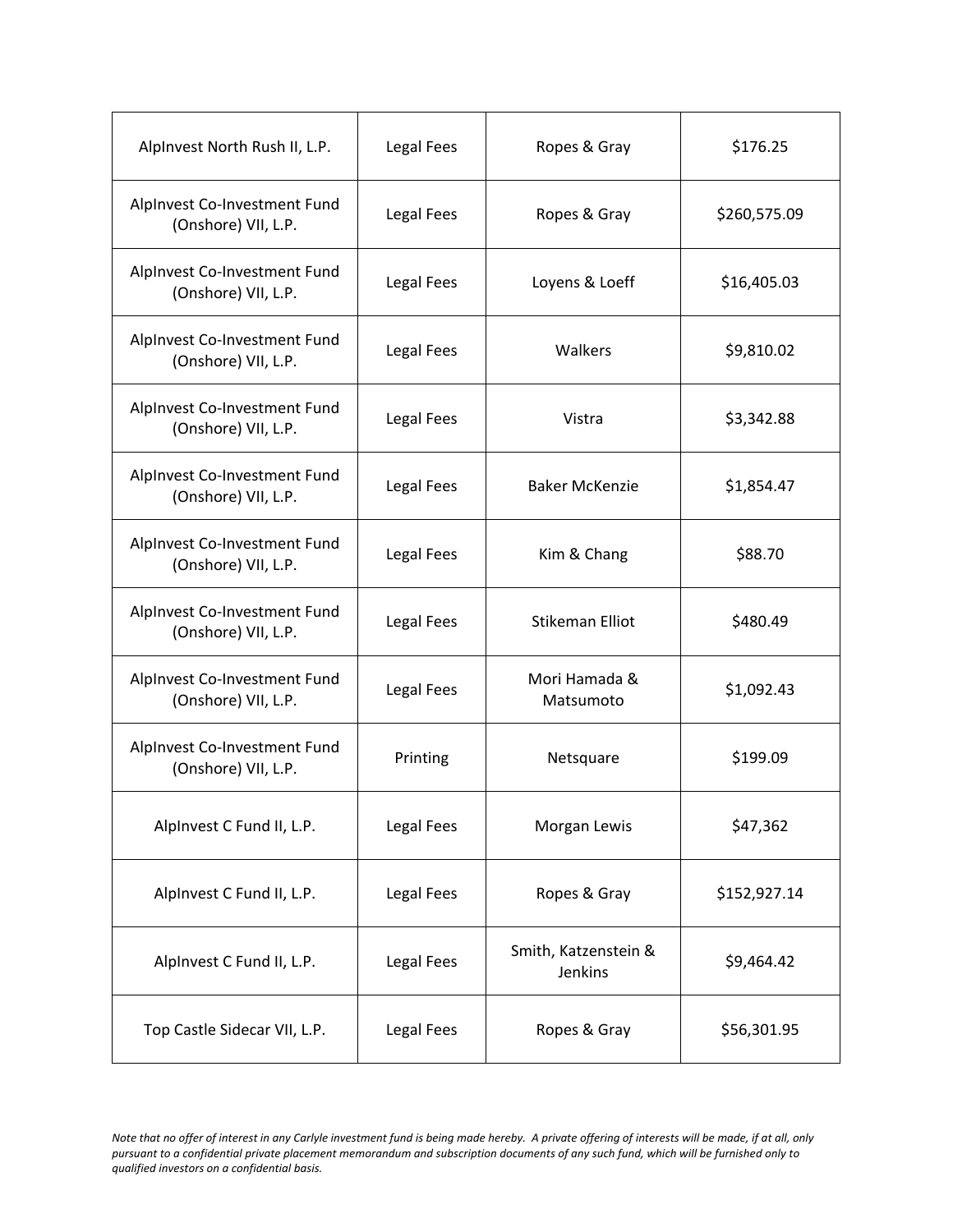| Top Castle Sidecar VII, L.P.                         | Legal Fees             | Smith, Katzenstein &<br>Jenkins           | \$8,328        |
|------------------------------------------------------|------------------------|-------------------------------------------|----------------|
| AlpInvest Chesapeake SCF I, L.P.                     | Legal Fees             | Loyens Loeff                              | \$9,652.21     |
| AlpInvest Chesapeake SCF I, L.P.                     | Legal Fees             | Ropes & Gray                              | \$49,084.81    |
| AlpInvest Co-Investment Fund<br>(Onshore) VIII, L.P. | <b>Consulting Fees</b> | <b>ACA Compliance Group</b><br><b>LLC</b> | \$24,377.63    |
| Alpinvest Co-Investment Fund<br>(Onshore) VIII, L.P. | Legal Fees             | Bowman Gilfillan                          | \$1,410.02     |
| Alpinvest Co-Investment Fund<br>(Onshore) VIII, L.P. | Legal Fees             | Kim & Chang                               | \$5,422.84     |
| AlpInvest Co-Investment Fund<br>(Onshore) VIII, L.P. | Legal Fees             | Loyens Loeff                              | \$28,342.26    |
| AlpInvest Co-Investment Fund<br>(Onshore) VIII, L.P. | Legal Fees             | Morgan Lewis                              | \$19,590.42    |
| AlpInvest Co-Investment Fund<br>(Onshore) VIII, L.P. | Legal Fees             | Ropes & Gray                              | \$1,213,922.59 |
| AlpInvest Co-Investment Fund<br>(Onshore) VIII, L.P. | Legal Fees             | Smith Katzenstein &<br><b>Jenkins</b>     | \$5,356.37     |
| AlpInvest Co-Investment Fund<br>(Onshore) VIII, L.P. | Legal Fees             | <b>Stikeman Elliot</b>                    | \$11,748.29    |
| Alpinvest Co-Investment Fund<br>(Onshore) VIII, L.P. | Legal Fees             | Walkers                                   | \$20,595.22    |
| Alpinvest Co-Investment Fund<br>(Onshore) VIII, L.P. | Legal Fees             | InCloud, LLC                              | \$433.48       |
| AlpInvest Co-Investment Fund<br>(Onshore) VIII, L.P. | Administrative<br>Fees | Intertrust                                | \$1,028.77     |

Note that no offer of interest in any Carlyle investment fund is being made hereby. A private offering of interests will be made, if at all, only pursuant to a confidential private placement memorandum and subscription documents of any such fund, which will be furnished only to *qualified investors on a confidential basis.*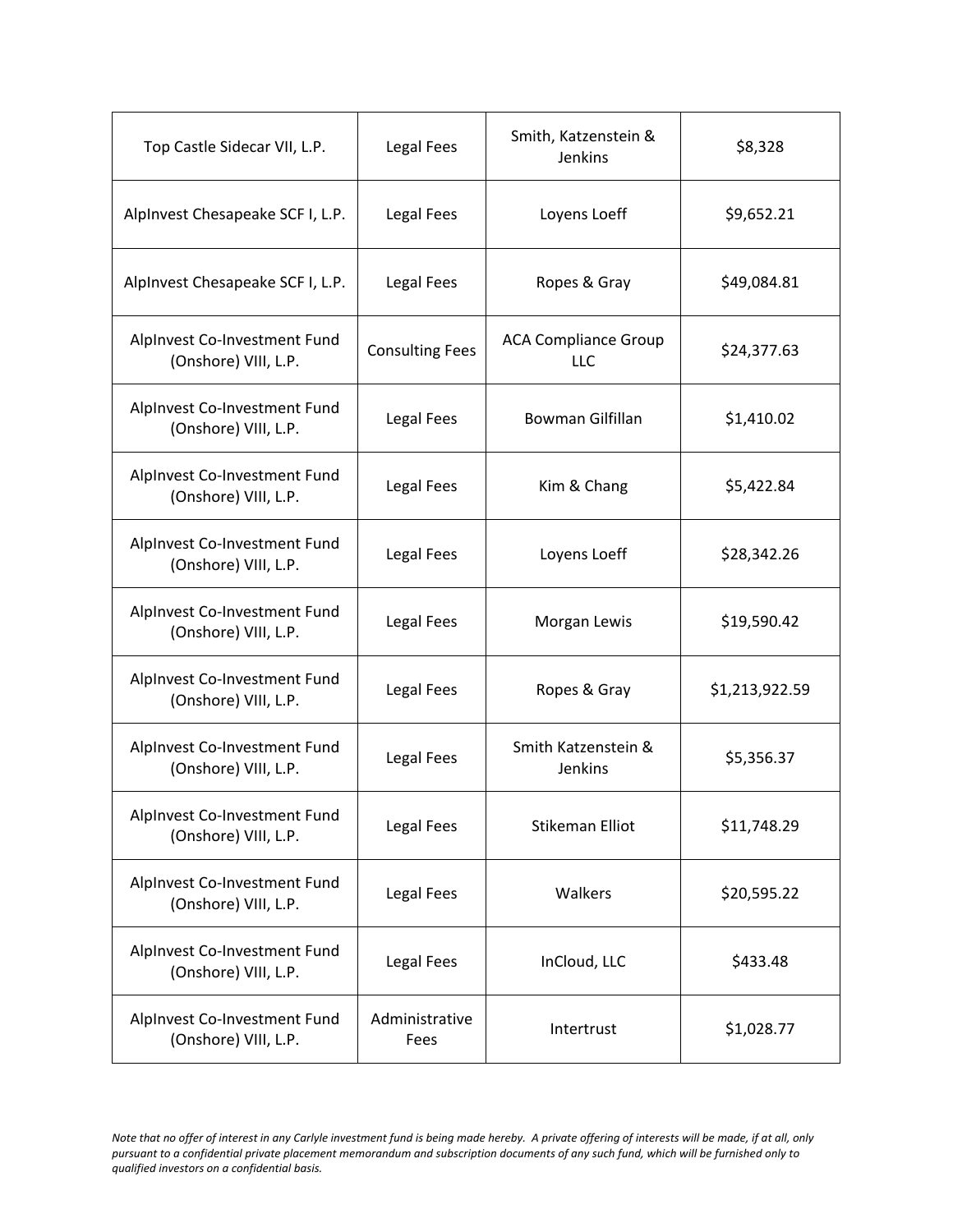| Alpinvest Co-Investment Fund<br>(Onshore) VIII, L.P. | <b>Advisory Fees</b>   | PriceWaterhouseCoopers             | \$2,190.88     |
|------------------------------------------------------|------------------------|------------------------------------|----------------|
| AlpInvest Co-Investment Fund<br>(Onshore) VIII, L.P. | <b>Advisory Fees</b>   | Societe Generale Bank &<br>Trust   | \$2,773.39     |
| AlpInvest Secondaries Fund<br>(Onshore) VII, L.P.    | <b>Consulting Fees</b> | <b>ACA Compliance Group</b><br>LLC | \$21,098.92    |
| AlpInvest Secondaries Fund<br>(Onshore) VII, L.P.    | Legal Fees             | Bowman Gilfillan                   | \$3,118.31     |
| AlpInvest Secondaries Fund<br>(Onshore) VII, L.P.    | Legal Fees             | Kim & Chang                        | \$3,952.93     |
| AlpInvest Secondaries Fund<br>(Onshore) VII, L.P.    | Legal Fees             | Loyens Loeff                       | \$35,710.05    |
| AlpInvest Secondaries Fund<br>(Onshore) VII, L.P.    | Legal Fees             | Mori Hamada &<br>Matsumoto         | \$543.64       |
| AlpInvest Secondaries Fund<br>(Onshore) VII, L.P.    | Legal Fees             | Ropes & Gray                       | \$1,446,483.60 |
| AlpInvest Secondaries Fund<br>(Onshore) VII, L.P.    | Legal Fees             | Smith, Katzenstein &<br>Jenkins    | \$7,516.76     |
| AlpInvest Secondaries Fund<br>(Onshore) VII, L.P.    | Legal Fees             | <b>Stikeman Elliot</b>             | \$9,312.37     |
| AlpInvest Secondaries Fund<br>(Onshore) VII, L.P.    | Legal Fees             | Walkers                            | \$32,710.04    |
| AlpInvest Secondaries Fund<br>(Onshore) VII, L.P.    | <b>Advisory Fees</b>   | Fund Lab LLC                       | \$5,877.82     |
| AlpInvest Secondaries Fund<br>(Onshore) VII, L.P.    | Legal Fees             | Maitre Cosita Delvaux<br>Notaire   | \$487.84       |
| AlpInvest Secondaries Fund<br>(Onshore) VII, L.P.    | <b>Advisory Fees</b>   | PriceWaterhouseCoopers             | \$1,764.80     |